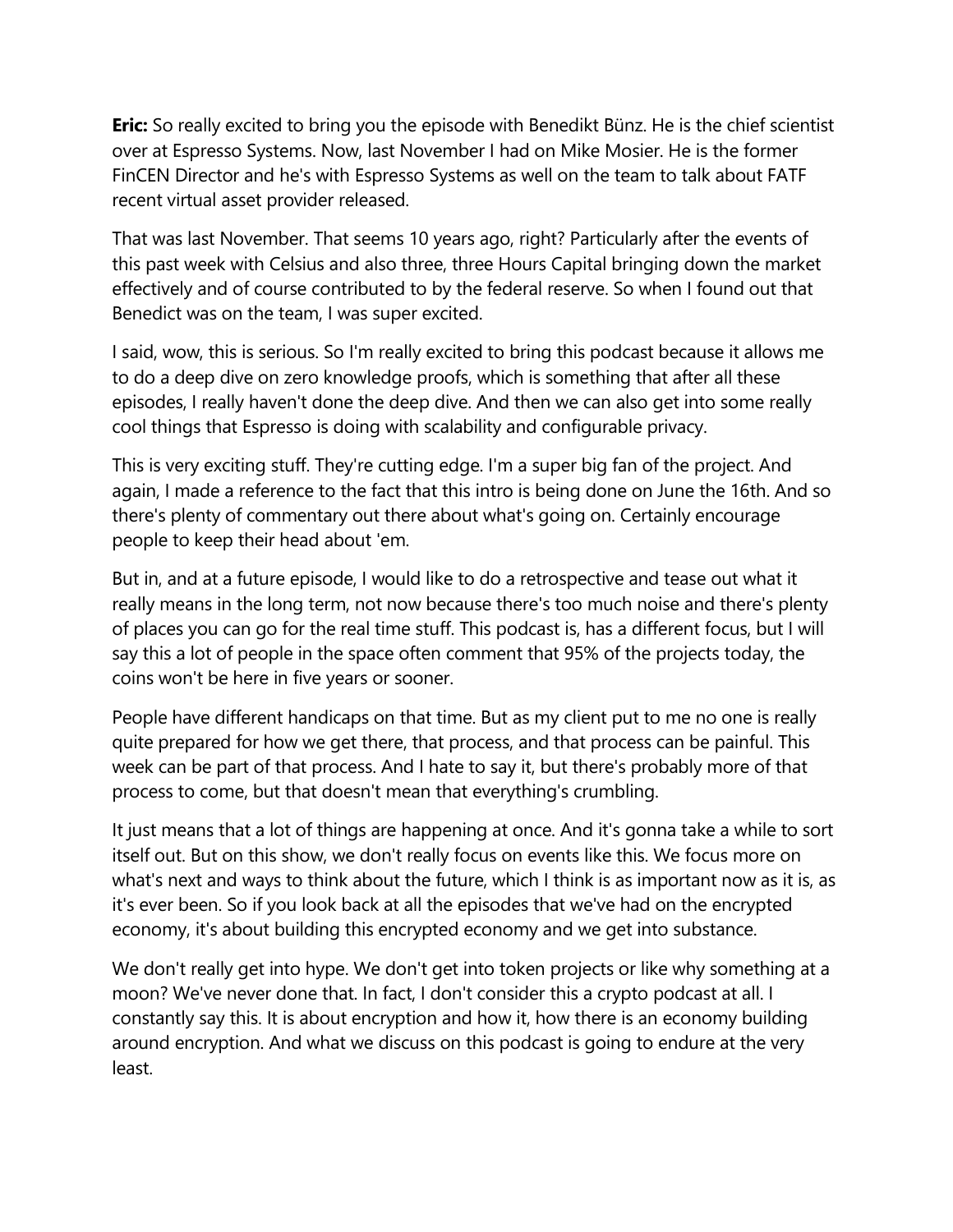What you're gonna learn here is gonna better prepare you for what's next. So with that, I actually encourage you to share with others who you think will benefit. In fact, they, maybe they need it. Maybe they're too focused on the now and the current market movements. Maybe they need to take a step back and start to think about, Hey, what are the podcasts that are about building?

What podcasts are about the future, how we get there. Building the encrypted economy. So there's my pitch taking this episode. This is a great episode. Open your mind. Hope you learn a lot. And we got a bunch more common like this, building into the future. So really excited to bring you Benedict buns of espresso systems.

Enjoy welcome to the encrypted economy, a weekly podcast, featuring discussions, exploring the business laws, regulation, security, and technologies relating to digital assets and data. I Amer Hess founder of Heigel council. I have spent decades representing regulated exchanges, broker dealers, investment advisors, and all matter of FinTech companies.

For all things, touching electronic trading with a focus on new and developing technologies. So today on the encrypted economy, super excited to have Benedict buns on the podcast. He's the chief scientist over at espresso, which we'll be talking about. We had Mike Mosier on the podcast I guess a number of episodes ago.

And we were talking about a stealth project that he was involved in, and that stealth project was in fact espresso and I'm a fan of Benedict. When he when Michael told me that Benedict was associated with the project, I was like, no way. I'm like, this is great. And I got on the call and Benedict was on the call when he, and I was just so excited.

I was talking about bullet proofs and the stuff that he wrote, and I was going on and on about it. I'm I gotta admit I'm a bit of a fan. I'm a bit of a fan. He's Benedict's been involved in a lot of projects, a lot of research, and it's been exciting to see what he's been working on and how he's moved from project to project.

So definitely somebody to keep an eye on the space. And today we have him on the podcast. So Benedict welcome.

**Benedikt:** Welcome. It's quite the introduction. Thank you very much.

**Eric:** yeah, I know. I know. So let's start out a little bit with your background. And I know there's some recent news that you joined a 16 Z crypto research team, which is not in lieu is just another project that you're associated with.

You're also, we're talking finishing up his PhD. When he is, when he, outside of 24 hours a day, like where do you spend your time anyway, why don't you get a bit of background and we'll before we kick off into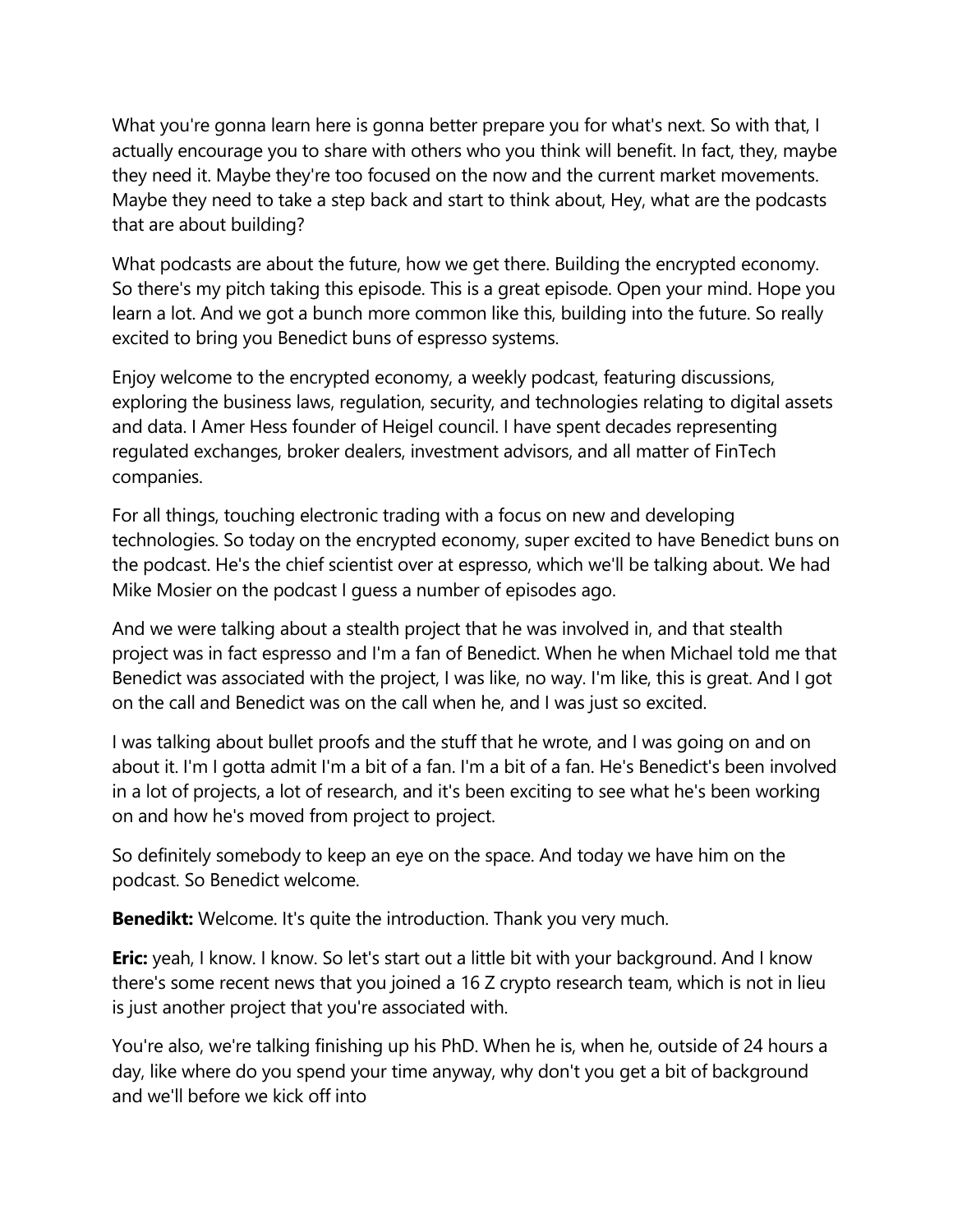**Benedikt:** it, right? Yeah. My name is Ben ins I'm for the last couple years, I've spent most of my time as or I'm a researcher, I'm an academic.

So I spend most of my time at Stanford finishing up my PhD in the applied cryptography group there. And I applied cryptography really. It's about the, I worked on the underlying techniques of blockchains, such as zero knowledge groups and some of the stuff that we might get into.

And one of the. We did about, now it's almost one and a half years ago together with Ben fish and others. And Charles lube, Ben fishes also, they also did their PhDs at Stanford. We found it ES expression systems which we'll talk about a little bit today. And there I'm the chief scientist.

So again, working on the hardcore research there, and I'm also now finishing up my PhD finally. It's been a great time, but I think it's time to move on and I'll start also working with this very exciting research lab that, and recent Horowitz or a 16 Z is building, and the goal of this research lab is really to be a like a high tech research lab has amazing academics for there, for the blockchain, for the blockchain crypto space.

The comparison that they always use, which I think is a very high bar, but maybe I hope that we can achieve it is there's this lab called deep mind, which is, does a lot of things for artificial intelligence and kind of the equivalent of that for crypto is what we wanna build there.

**Eric:** Excellent. So before we get into it, and you knew I was gonna ask you for this. Let's start off with the high level of the various zero knowledge proofs, I know you've done this before, but on this podcast you might have some people that have to get caught up start off with CK and, optimistic and then maybe hitting on snark, stark, Bulletproof, and last, but by far not the least plunk.

**Benedikt:** I think. Maybe it's even better to start off with what the heck is even a zero knowledge proof. I think, that's always a good point to, to start, even if you've heard it before. So zero knowledge proofs have two amazing properties. So at a very high level, they allow you to show that something is true without revealing why it's true.

So how does this help, or what does this mean? For example, I can have a transaction and encrypted transaction such that no one can see only the send and receive can see the contents of the transaction, but I can, then how do I verify that? For example, the sender actually had enough money to send this transaction.

This is where zero knowledge proofs come in, where I can give you a zero knowledge proof that the transaction is valid. And after reading this proof. You'll be convinced that the transaction is valid, but you have no idea why it is valid. So for example you have no idea how much money was being transferred.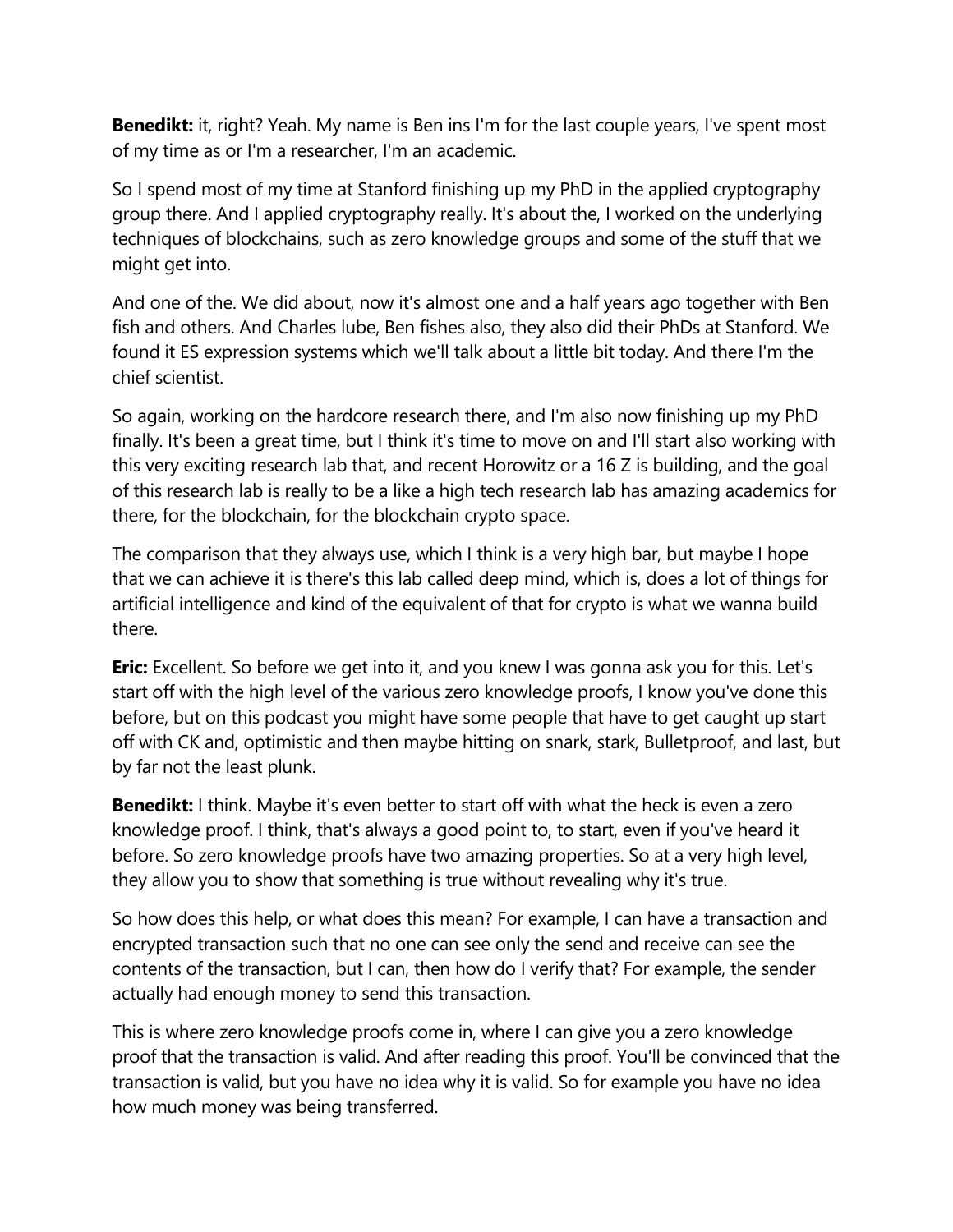So this is a great tool for privacy. The main thing is that these same tools, these zero knowledge proofs sometimes also refer to as EK Snarks. We can go into the classification in a second that they also have another property, which is that I can prove to you that some really complex transaction or some complex computation.

That takes an hour an hour to do say I can prove to you that this computation was done correctly. And then checking the proof is much, much faster than redoing the computation. So for example, this is being used in something called rollups something that we're also now working on at espresso system, where I can prove to you where I can take a bunch of transactions.

And instead of everybody in the blockchain system, having to verify all of these transactions, I give you one proof, one short proof. It's also really short that all of these transactions are valid and all you need to do is check the ability of the proof, which is much more efficient than checking all of the transactions.

So it's a tool for both privacy and for scalability.

**Eric:** Awesome. So then I guess we'll take our next baby step. Does the Z basically the different rollups before diving into the snor Starks bulletproofs et cetera?

**Benedikt:** So there's many different, there's many different proof systems.

So these are different, like just like how there's many different browsers or how there's many different, I don't know, right? One is the class a zero knowledge proof and one then there's like brand name almost in instantiations of it and they have different properties.

So for example, I've worked on bulletproofs, which is particularly efficient for these, for basically the, this privacy aspect of proving that a transaction is valid without revealing, the amounts. And that for example, is being used in Monero. For privacy. And then there's other proof systems like star wear have, Starks is a proof system developed by star wear which, it's better on some efficiency metrics.

So there's basically all of these efficiency metrics. Like how hard is it to create a proof? How hard is it to verify it? How big is the prove all of these dimensions? And that's why there's many different proof systems which are optimal for different applications. I think, honestly, I know people love to focus on the differences.

I think that's. They're not that important. I think it's much more important to understand how these proof, I say that while most of my work is on trying to develop new and better proof systems, right? Like for me, it's very important, but I think for the general users of blockchains and people trying to understand the space, it's more important to understand at a high level what the what these proof systems does rather than trying to understand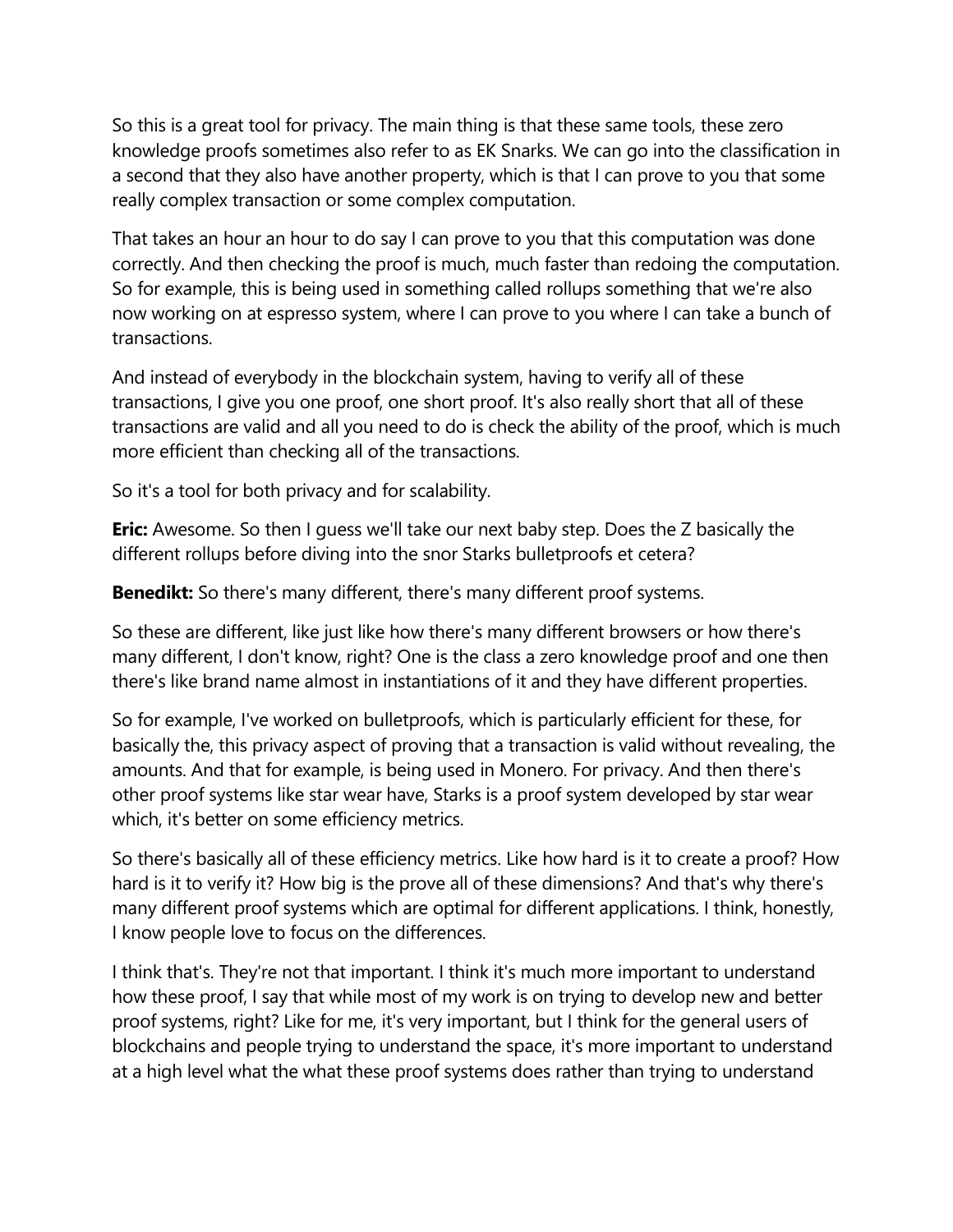the distinct differences and, there's different ones work basically better for different applications.

Right.

**Eric:** And, but so maybe instead of going into each and every one, maybe just do a little deeper dive on the specific tradeoffs across each, I think you referred to it, but

**Benedikt:** yeah. So the tradeoffs are, I guess there's, couple dimensions which are really important.

So one of them is the. It seems to be the case that for example, for scaling so taking a bunch of transactions and creating one proof out of, like that, that all of these transactions are valid. So for rollups, it seems like that maybe it's okay to have a slightly larger proof size if the prover is like if in turn, the prover is much faster.

There seems to be a tradeoff, basically a little bit faster prover. So being able to create a proof for more transactions or doing this faster, seems to lead like the proof systems that are better on that they seem to have better they seem to have slightly larger proof. So for example, star is an example of that.

The other one, the, another dimension is that we have very efficient and good proof systems, but some of them use something that is called a trusted setup. So some of these SNAs these pairing based SNAs they use a trusted setup. And what that means is that there's a party that has to create the proving key and the verification key.

So the prover has a proven key and the verify has a verification key. And if the party who creates that is somehow they use some secret, some secret randomness and afterwards they should discard that they should destroy, like ideally destroy the hard drive that they use, such that no one can recover this.

The problem is if they don't do that, or if they're malicious, then they can actually break the proof system. So they can prove to you that two plus two is equal to five or that a transaction that, Creates money out of thin air is valid. And we have, this is this is of course, something that ideally, especially in the blockchain setting, you shouldn't wanna have it's much better to not have such a trust, etcetera.

And that was one of the reasons why we developed bulletproofs because it was a very efficient proof system that does not rely on such a trusted setup. Versus for example, the proof system used in Zcash relies on such a trusted setup. And they actually had an issue where, they had to disclose a vulnerability such that, we don't think it was exploited, but there was a significant issue with this trusted setup.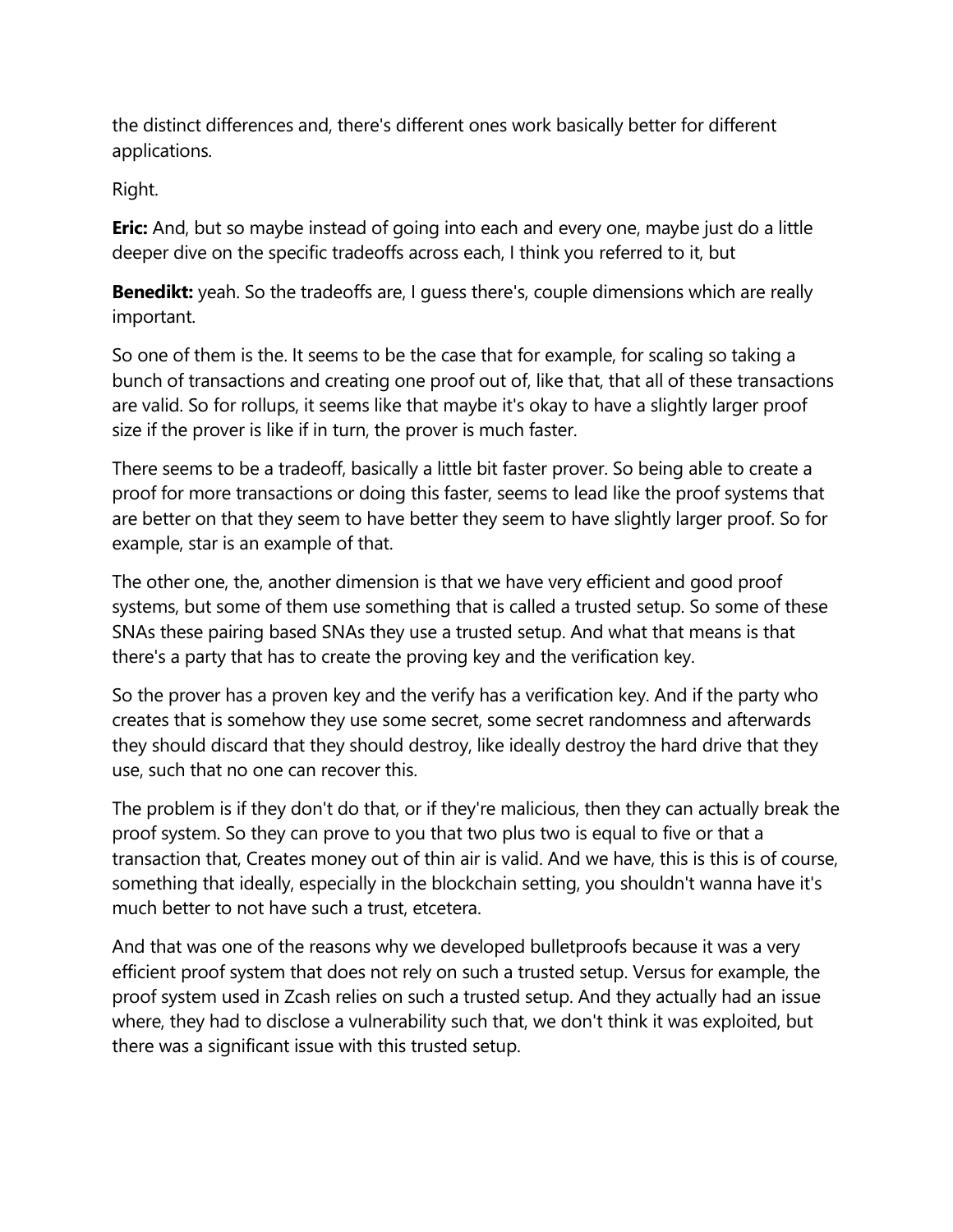And it just shows you the danger of these things. And, as Chris photographers, we work really hard on, on trying to minimize the risks there and, for example, develop proof systems without trusted

**Eric:** setup. And is this the trust is set up distinct from what goes into an optimistic rollup because there you're rolling up a number of different transactions at once.

Yeah. And so there's a delay

**Benedikt:** There's two kinds of, so this is now on the rollup side, so rollups are about combining transactions and trying to verify, all of these transactions at once. So

**Eric:** when you just to be, just for clarification, so that there, what you were talking about with the trust that set up really goes to the zero knowledge proof itself.

**Benedikt:** This is in the zero knowledge prove itself versus the rollup. Okay. Yeah. So in the rollup, there's two, basically right now we know two variants of rollups we know ZK roll up, which uses, one of these zero knowledge, proof systems that I've talked about like Starks or some variants of SN or plug, is a, is a.

Seems to be one that is really has a lot of good applications right now. So that is ZK roll up. So you prove that all these transactions are valid and optimistic, roll up works slightly different. It doesn't actually use zero knowledge proves, which has, and I'll talk about the traders in a second, but the idea of optimistic roll up is that I'm just gonna claim that all of these transactions are valid, and no one is going to verify.

But then afterwards it basically says from, instead of immediately, everybody verifies, it says that we can do fraud proofs so that, then someone checks the transactions and if they discover a mistake, if some, one of the transactions isn't valid, then basically there is a mechanism such that they can point out.

This is, this transaction was invalid and, there's some economic incentives and a system built in place such that, the person who claimed that a transaction was invalid when it was valid. When in fact was invalid is getting punished they have to pay some fine or they get slashed some amount.

So that is optimistic roll up. Optimistic roll up does not use zero knowledge proofs. And the benefit of that is that you, so the big benefit of optimistic roll up is that at least today it is much faster, and you can take more transactions and aggregate them at once. It really is quite efficient, and you can, do this with very complicated transactions.

And the downside, the big downside of optimistic roll up is that. When I see a transaction, in, in such a roll up, I'm not sure yet whether it's valid, I need to wait. It's like up to a week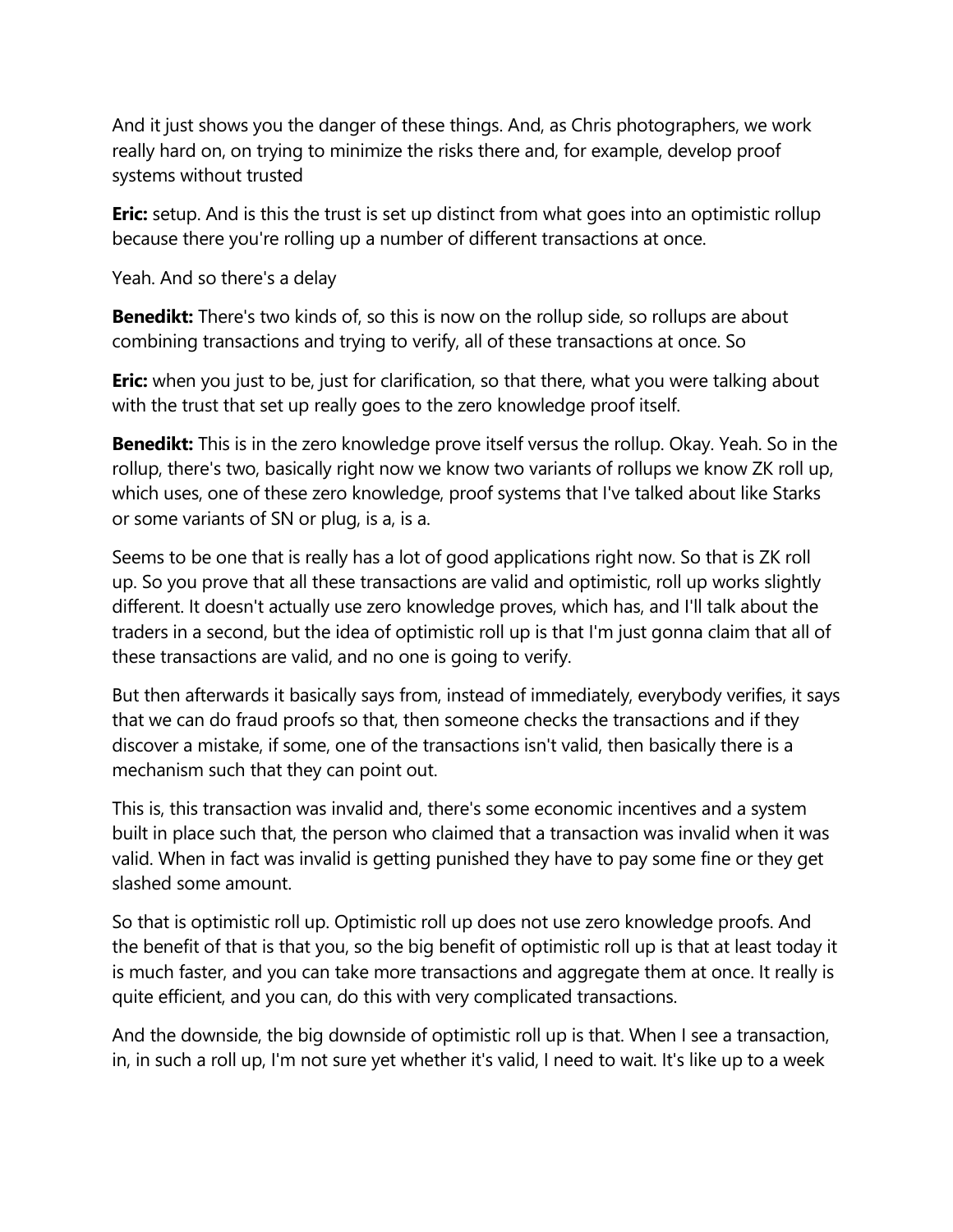for to, because there's this challenge, period. Someone might challenge this block and say oh, here, there was a transaction that is invalid.

And that really creates complications. And like you have to wait basically a whole week in order to get your funds out of the rollup. And yeah, personally, I'm like, I think that optimistic rollups are, I think there's, it's great to have a diversity of ideas. We should have many as many ideas as possible, but I personally think that optimistic rollups are good right now, but I don't know.

I think ZK rollups are getting better and better. And the zero knowledge, proof systems are getting better. And I really think that this is where the future. It's heading, I've been, no, I,

**Eric:** I, I, it's actually interesting cuz I've heard, a lot of I've heard a lot about, the ZK roll up and the optimistic roll up and every time I hear it I think to myself how is optimistic roll up the future, but I'll ask you like, what does optimistic, going forward from here?

There's a lot of, I agree with you. You definitely hear a lot about the big improvements being made in in, in zero knowledge proofs. The question is what continues to make sense for optimistic. Rollups

**Benedikt:** Optimistic rollups make a lot of sense right now. I think that there's always you have to think about the now and today simply because they're the only system that, so with the ZK rollups we can right now roll up Simple transfers of value.

Are like this like decentralized exchanges, but basically simple I just send you some money, but we know that blockchains are, have much more complicated, smart contracts, for example. Which do much more complicated computations? And we don't yet have that. This is for example, something that, that at espresso systems we're working on, we don't yet have good rollups for arbitrary smart contracts.

That's just a ZK. Rollups sorry, we don't have ZK rollups for arbitrary, smart contracts, but we have optimistic rollups for arbitrary, smart contracts. So in the now day, if you wanna roll up smart, If you wanna roll up complicated transactions, it's not that, one is better than the other. It's that optimistic roll up works and Zika roll up does not yet work.

And I guess the big question is whether I think that if we had the amazing Zika roll up and everything was there, then we would be clear that we would take it. It's basically the question, I think, I guess if I was an optimistic roll up person, I would say it's like the fusion of the like fusion energy, which is always 30 years away.

No matter what you ask I, I personally obviously don't think so. I'm an, no pun intended, but I'm an optimist in that regard like that ZK rollups will get better and better. Certainly we need solutions. Now we and who knows, right? Like it could be that optimistic rollups are always, slightly more efficient.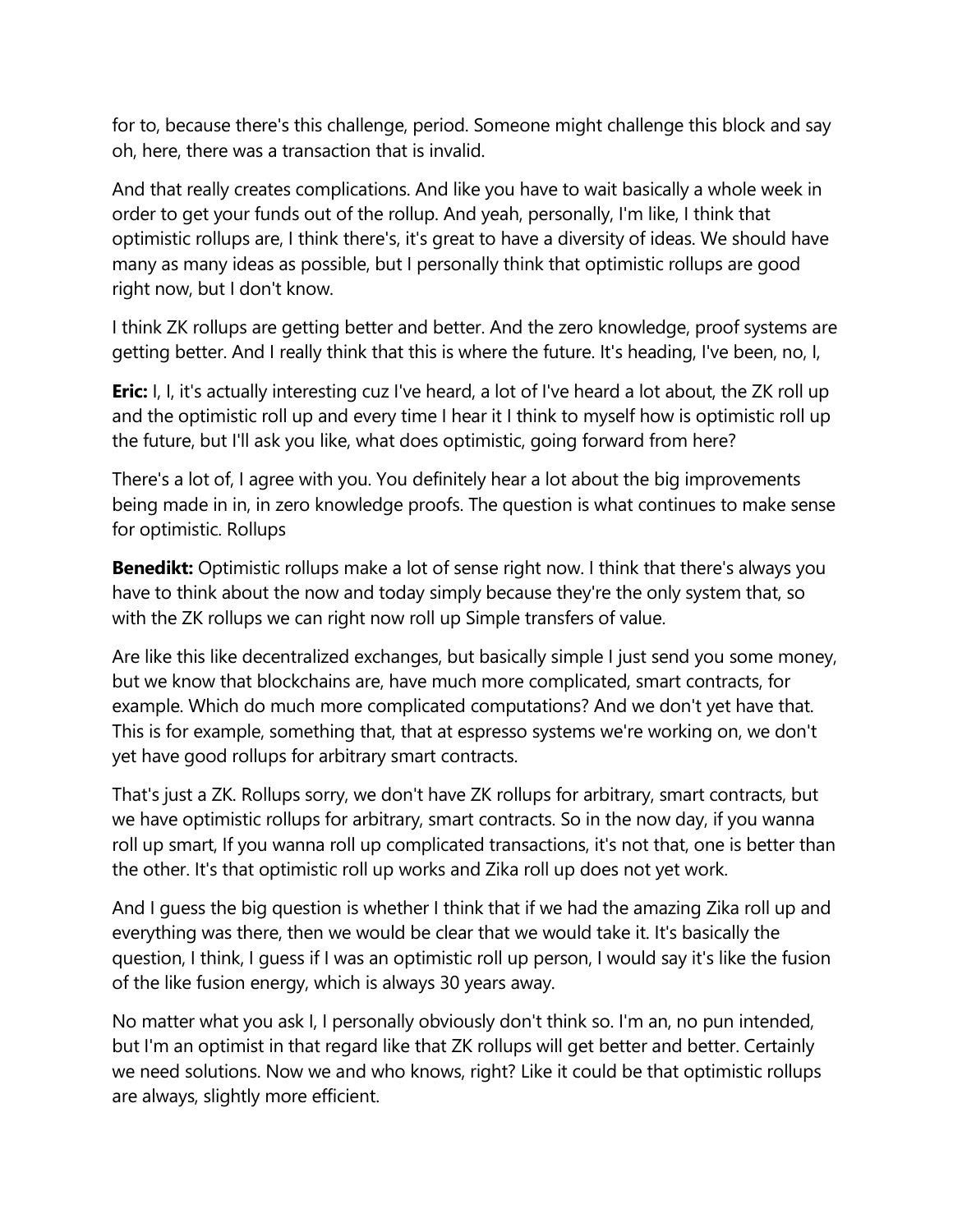They just have this large delay period. So yeah I don't know. There's it's really the space is so exciting because so much innovation is happening and it's really hard to see, where the space is gonna be in, in five years. But yeah, I'm a I'm a big optimist Onika rollups

## **Eric:** right.

And so I've, you mentioned plunk and your confidence level in plunk, and I've also heard a number of other projects express a lot of confidence in, in, in plunk. So maybe you could, what makes it so exciting?

**Benedikt:** Yeah, I think that that seems to sit in, in, in a sweet spot of like very efficient verification, very small proofs, but like one of the things that so plunk is actually there's kind.

These proof systems are nowadays like set up out of multiple components. So there's basically, okay. There are basically two components. One of them is that you, I always talk, we do a proof system for some computation, right? So like normally a computation can be expressed in many different ways.

For example, it can be written in Python, it can be written in C plus it can be written in the assembly code that your computer actually interprets. And then there's different compilation steps. From, one of these higher level representations of a program of a computation to a lower level pro representation and kind of the same thing has started to exist for these proof systems and is really the main component of PLU is a slightly different kind of programming language for how I express computations.

So instead of, I dunno, C it uses like something, I don't know, C plus and it is a really, interesting and flexible like representation of how I how I represent computations uses something with like simple, the simplest way that, that these proof systems used to express computations is just as multiplication and addition.

So if I wanna do anything, I have to write it as a bunch of multiplication and additions. And we know actually that any, anything I wanna compute I can write as multiplication and additions because that's literally what your CPU does, but it's helpful to have more expressive or more intermediate gates.

For example, I might wanna do a hash functions are really important or other operations and or, and if gate or, there's different operations that I might wanna do. And plunk basically allows you to build these custom gates is what they're called very efficiently.

And really gives a lot. A lot more flexibility, which allows people to design, really elegant solutions and things around it. And it's really become almost like not just one proof system, but a family of proof systems that all use this. This kind of same higher level plunk language.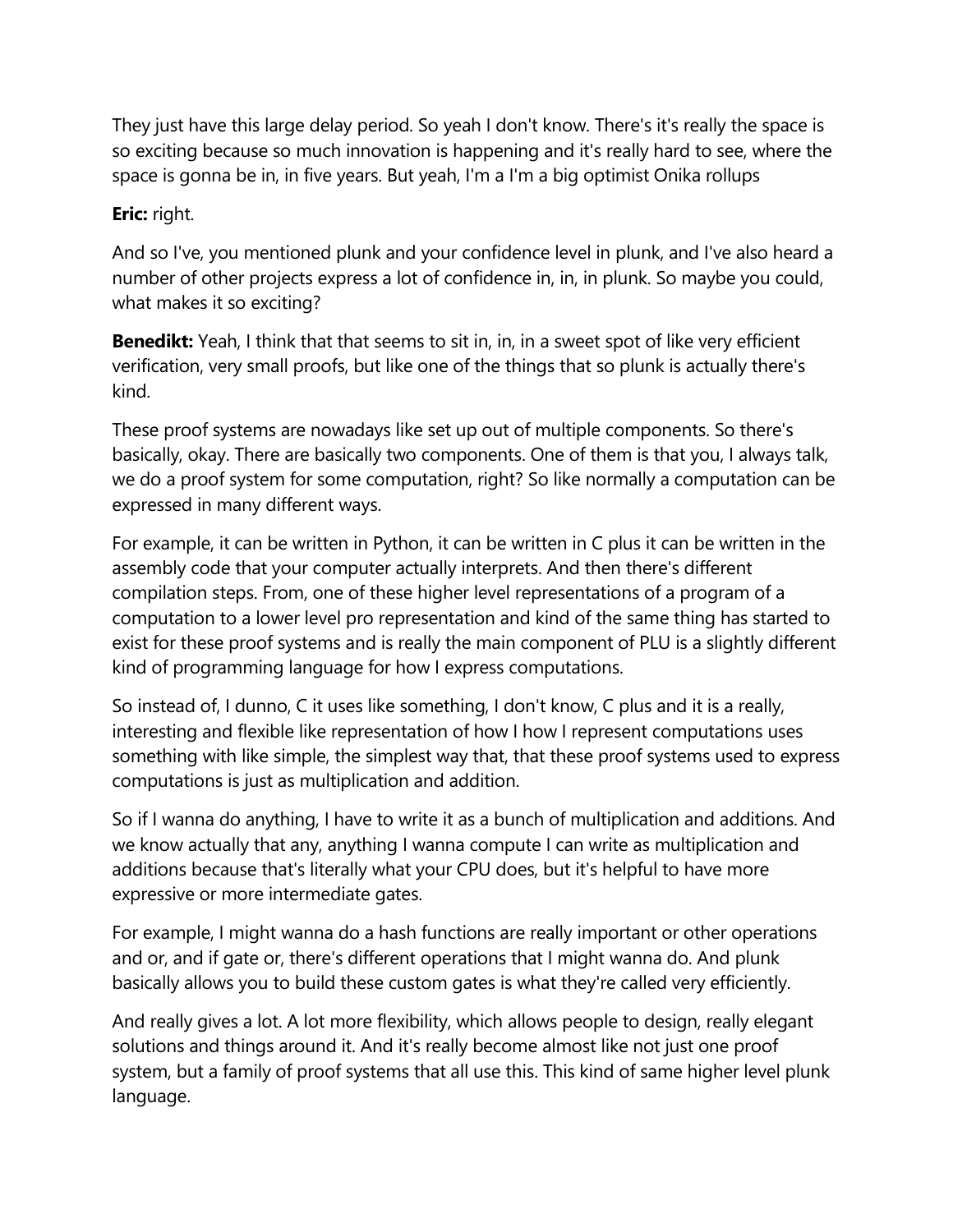**Eric:** Excellent. So the encrypted economy covers a lot of the technology for homomorphic encryption secure multi-party computation even trusted execution environments, but basically, technologies that are, tend to be working off of very large data sets and large computations.

When you're talking about the multiplication, in addition, immediately snap into that's like a fully homomorphic concept versus like a partial homomorphic concept is like just pluses and minuses. So question what I find interesting is trying to understand where these two worlds actually.

Intersect and, because oftentimes you have conversations with people and they're very deep in the weeds on zero knowledge. And then you have conversations with people who are very involved in secure multiparty computation and homomorphic encryption, and zero knowledge doesn't really come up too much.

And yet they seem in many ways, they're both relating to encryption, very different types of objectives. But I guess the question is how do you see them intersecting? Or is that something not even think about?

**Benedikt:** No, of course. I think about that and, they're all I think they're actually all, like they all intersect in many different ways in both the tools that they use underneath the hood.

For example a lot of zero knowledge proves use Like they use homomorphic encryption to do the additions much more efficiently. So for example, in these zero knowledge proofs, oftentimes like this is of course simplifying, additions are very easy because we have good homomorphic, like additive homomorphic encryption, which allows you to do additions and subtraction very efficiently.

If I wanna add two vectors, that's very easily done what's a little bit harder and where we have to work a little bit harder are the multiplication. So usually for example, we measure the complexity of, the, these student knowledge proof systems in the number of multiplication, not in the number of additions.

And the reason is really because we have good. Additive homomorphic encryption additions, but we don't have as powerful multi homomorphic encryption or, and this is these are just like ways where really, when you go deep into Louise, we, the weeds, these things intersect, with multiparty computation, for example you can think of zero knowledge proofs as a very special kind.

There are also many intersections, but you can think of zero knowledge proofs as a very ki special kind of multiparty computation where the computation is basically that the prover, Proofs that some statement is true, and you can cast that as a multi-party computation.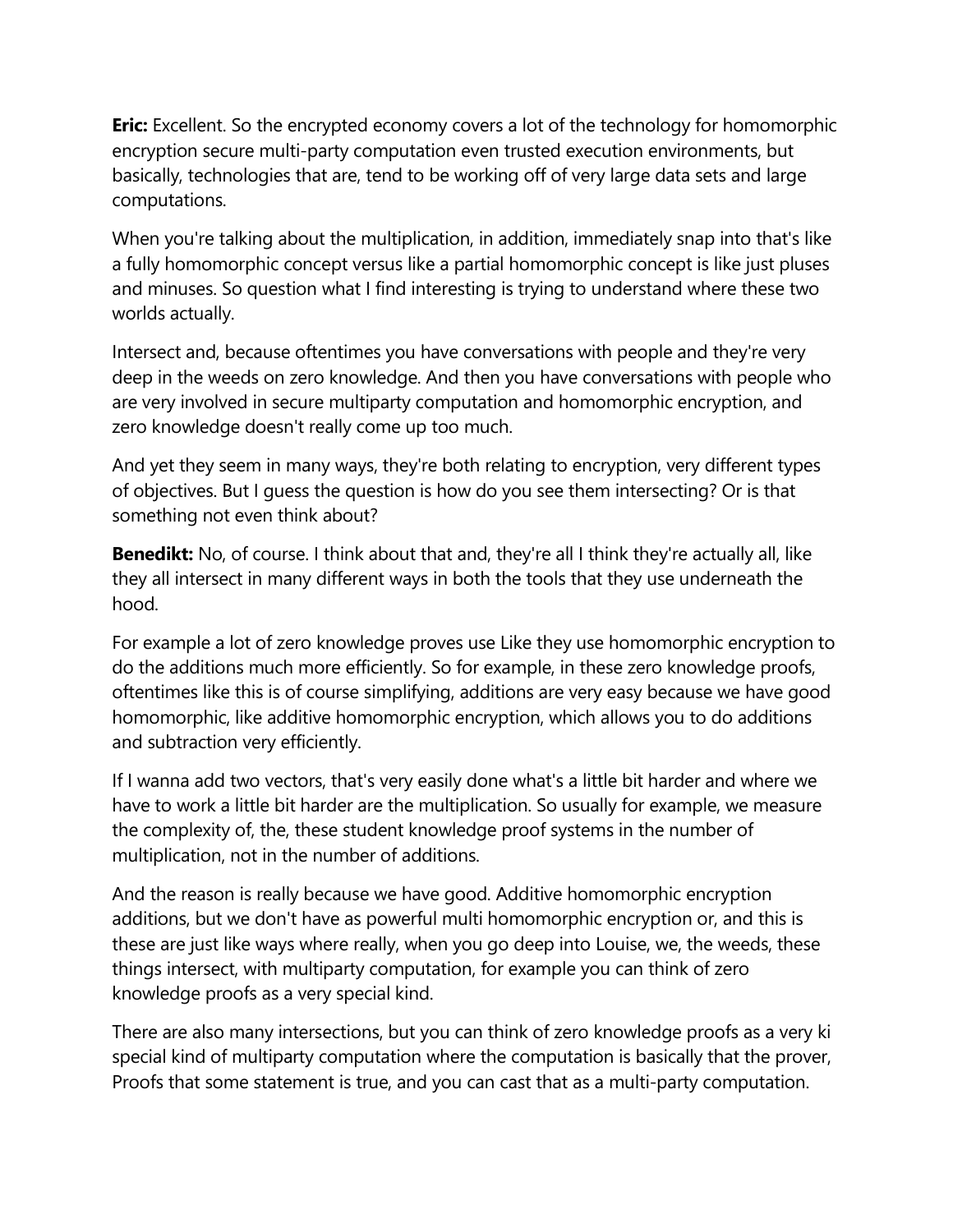And there's also some proof systems which are built based of multi-party computation, usually the advantages of those they're very large. So I don't think they're very good for the blockchain space, but the advantage of those is that there, one, one big I didn't one big dimension that I didn't mention dimension that I didn't mention in the proof systems is the security against quantum computers.

So whenever you talk to photographers, like at some point quantum computers come up because a lot of the cryptography that we've built over the last 30, 40 years is not secure against quantum computers, but now and we don't have quantum computers yet. But if they ever come online, they can factor integers, which breaks a lot of ours.

Computation and then that's a big danger. And so for example these zero knowledge proof systems that are built from MPC, multipart computation, they're actually, you can build proof systems that are secure against quantum computers, which is really exciting. They're just not as efficient yet as the ones that we use today.

**Eric:** And while we're on it and maybe for some of this is going down the rabbit hole, but I always challenge my listeners bit on these podcasts. So it's, they're used to it. I've had Brett Hemingway FA on a number of times and, we've talked, I don't know if you're familiar with him.

He's a university of Pennsylvania professor and we've talked just about the value of trusted execution environments and how it's almost like a dirty way or a cheap way of getting a lot of the benefits of homomorphic encryption without necessarily implementing a full, fully homomorphic, encrypted system where using the SGX from Intel.

Is this something that you deploy, like when you're implementing the systems that you, that leverage plunk is that the way, is that something that, that actually works or is, are there system or technical limitations against using those kind of environments?

**Benedikt:** Yeah, I think the biggest limitation, I think it, it really depends on the application, trusted execution is the.

The cryptographers cheat code, because it can do almost everything really fast, that cryptography can do, but it has one huge caveat, which is that it's like it's really differ, it's like almost impossible to get. Totally. So for example, with Intel SGX, which is one of these trusted executions, there is every year at the security conferences, there's some bug, that say oh, we've completely broken it.

And that's the danger, right? And I think it really depends on your application, whether it makes sense to use trusted execution, would I rely my blockchain on trusted execution where if any person can find any bug in, this and it's really it's a completely different attack model in that, What trusted execution says is that the attacker has physical access, right?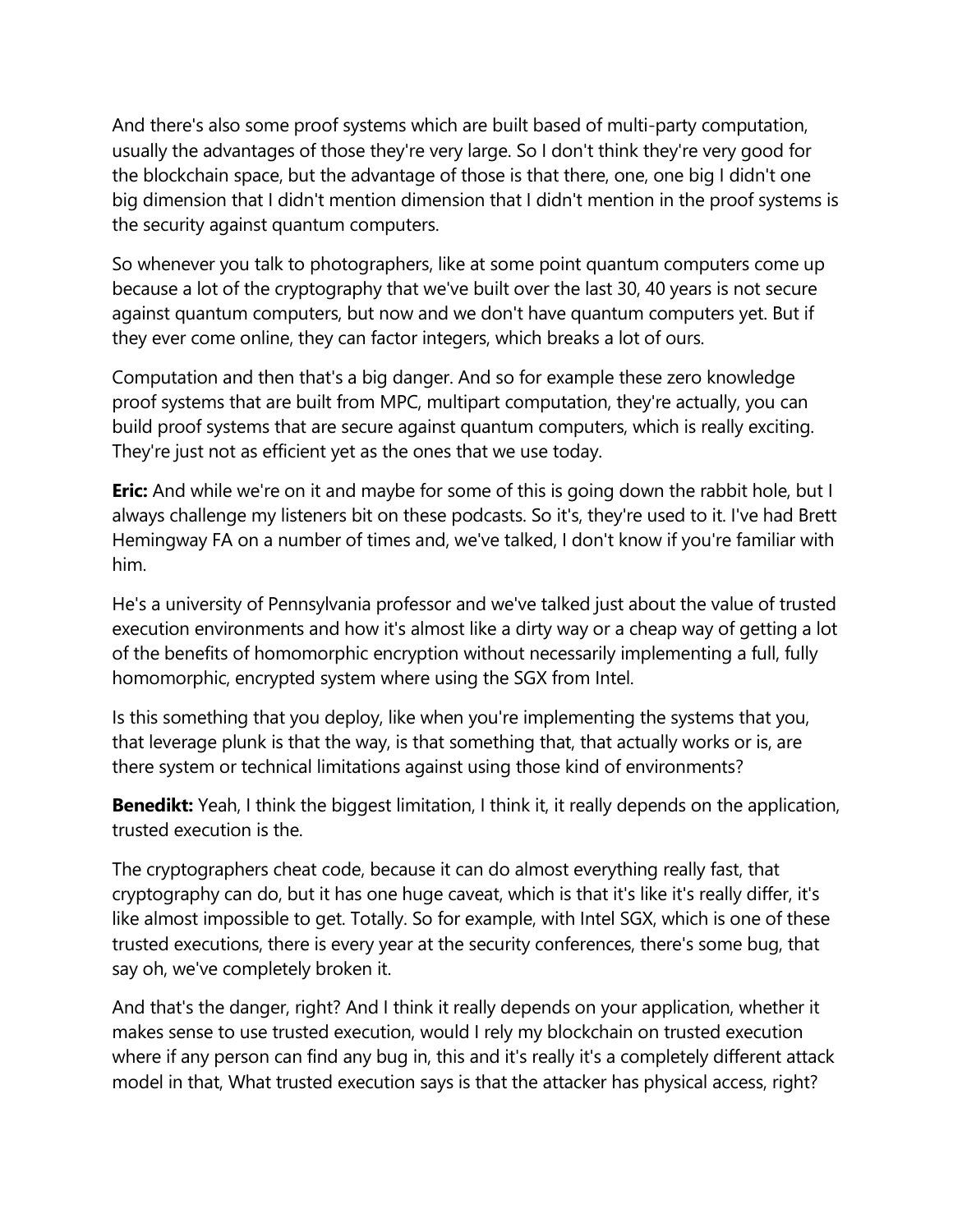Like they can crack open their laptop or their com their server. And they can like, literally they can buy as many of them as they want to. And they can see the chips and can do, there's like laser attacks and electric, there's crazy stuff that people can do. And they say even still, they shouldn't be able to extract some key, there's some secret key embedded on this hardware.

And basically, what Intel is claiming with SDX is that even though someone has access, like physical access to it and can run programs on it and everything, they cannot extract this tree key. And that's, that's very different from me saying I cannot extract your key, where you sit behind a firewall on the other side of the world, I still, maybe through an internet connection, maybe a hacker has a chance, but it's much, much harder for an attacker, it's completely different game. And it's turned out like many times that it's really, there's, some, someone is able to extract such a key and then, into some update.

And then in the next version, it gets harder. So all this being said is I don't trust, trusted hardware, for example, for an application like a blockchain, because what this would mean is that if anybody at anywhere in the world can break any of these chips, the system is completely like is useless, is broken.

They can steal all the money. What I do think it is useful for and what it is being used for is for example, like what is. It's, if someone has a huge incentives to break these things, they can break them. But for example, if you want to store some sensitive information on your phone, like your wallet, like for wallet management, I think it's a really good application.

Like the problem with wallet management is that you want to run your wallet on your phone in some secure manner, but you also run a bunch of other apps on your phone and, you want to have an added layer of security, such that these other apps cannot somehow get your private, say you installed a malicious app.

And I think these kinds of applications locations and stuff related to that, also making it easier to manage keys, people are really bad at managing, like they forget their own passwords. Like managing passwords, managing keys really hard for users.

And I think that trusted hard work has a lot of roles. In, in, in kind of these applications where, it's also if one of them breaks then like one user loses their money, right? If you can break one trusted hardware there, then I can maybe steal the money of one user, which is bad as something that we don't want, but it doesn't mean that the entire Blockchain or the entire system goes down.

So I would trust it for an individual person's security where they can also opt in to use it or not use it, but I wouldn't trust it for the entire systems in entire systems security.

**Eric:** The wallet application is something where you've had the, what was it? Multi-party computation Alliance or the MPC and that the membership there has doubled or plus.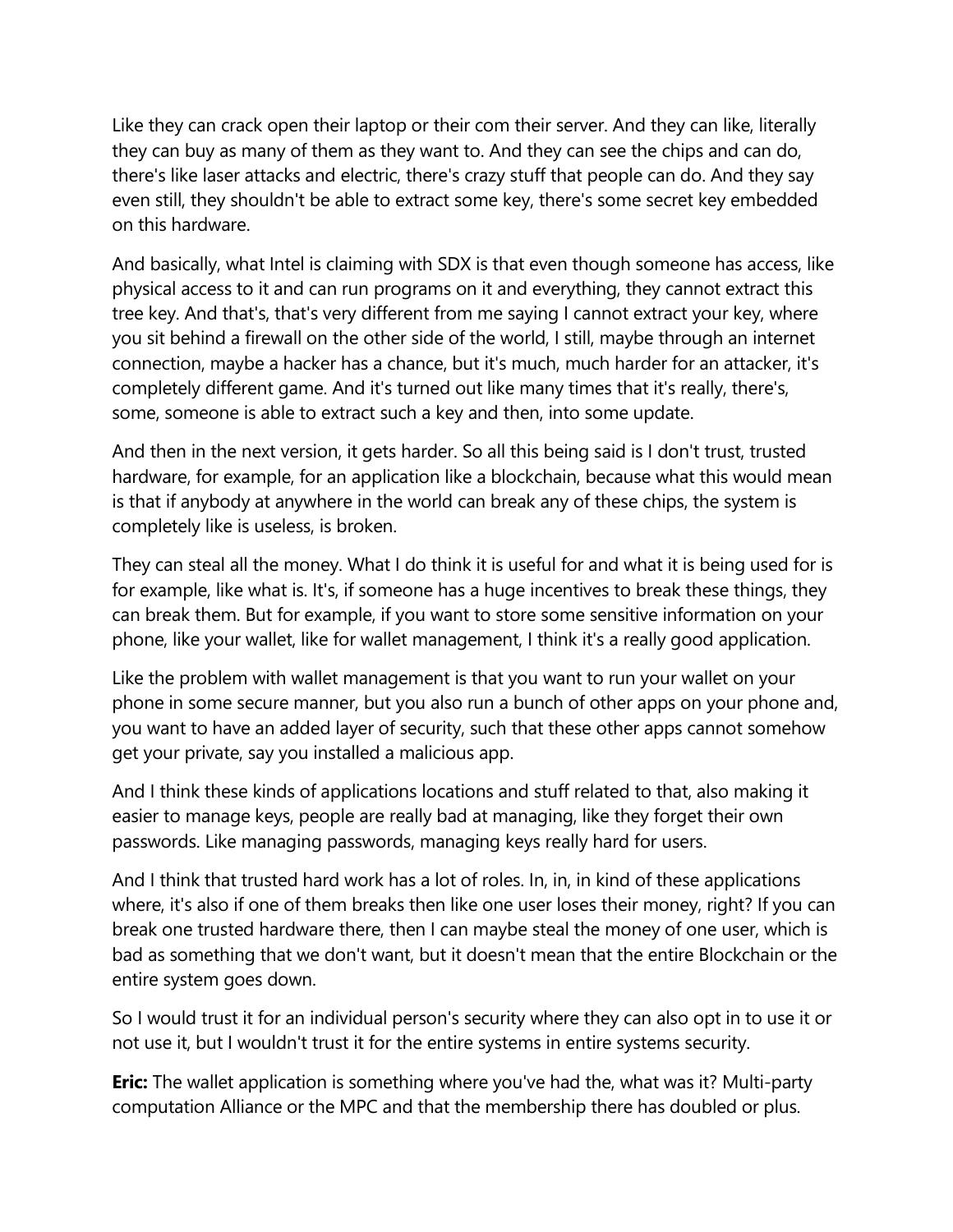Yeah. And it's all been from, firms that are exploring the enterprise wallet management, like unbounded technologies. We had Nigel smart on the podcast while ago before he, I guess they were AC acquired by Coinbase . Yeah. Big deal there. So the wallet side of it has been explored in detail.

What do you think? I'm gonna press it a little bit, just speculate. What would you see as the next? Application the most logical application of intersecting, the, what I'll just call generally the blockchain space. And we'll just keep it very wide with these homomorphic encrypted or, the combination of homomorphic encryption with secure multiparty computation with other encryption primitives, what are your what would be your take?

**Benedikt:** Yeah, one I guess one application that is not that far yet from the wallet application, but like an extension of it is that it used to be that the idea of a wallet is you create your key. You create your key, you put it somewhere in, like you literally put it on of paper in like cold storage.

Can't be. And only when you wanna move the money, which happens like once a year or something, you get it out through some complex security measurement and something like that. This is true for a lot of applications, say if I have Bitcoin keys, but this isn't necessarily true anymore in a world of defi where people wanna do things with their crypto like they wanna, trade it. They wanna, yield farm, they wanna do different things of it. And for that, they need to access their private keys many times and maybe in, in different, complicated ways. And that actually makes. The MPC application more interesting because it's very different from, oh, I just, once in a blue moon, I need to reconstruct it, to send the money or I need to constantly have basically access to these private keys.

That's certainly much more of an E evolution on this technology, my friend, DMA coma and Kogan at Och they're I think they're working on something like that. I'm happy to connect you if you wanna have him on he's also from the same. He also did the PhD in the same group, this, a whole Arma of people.

And so the other application, that I think is more, more long term, but is really exciting is these very private, one, one thing that, that like very private smart contract where, for example, I wanna play, I don't know, like a fun one is we wanna play let me see how this, we wanna play, like we wanna compute something on the blockchain together.

But we don't even want the blockchain to see the smart contract. And so for example, 1, 1, 1 interesting one would be, say we run an auction on a blockchain between many different parties. And we want that, like in theory with MPC, what you can do is you run an auction and the winner knows say it's an I don't know some there's different kinds of auction, like an ascending auction or but yeah, there's different kinds of auctions, but say we run an auction and we could have an auction such that the winner knows how that they've won, obviously, and they know how much they pay.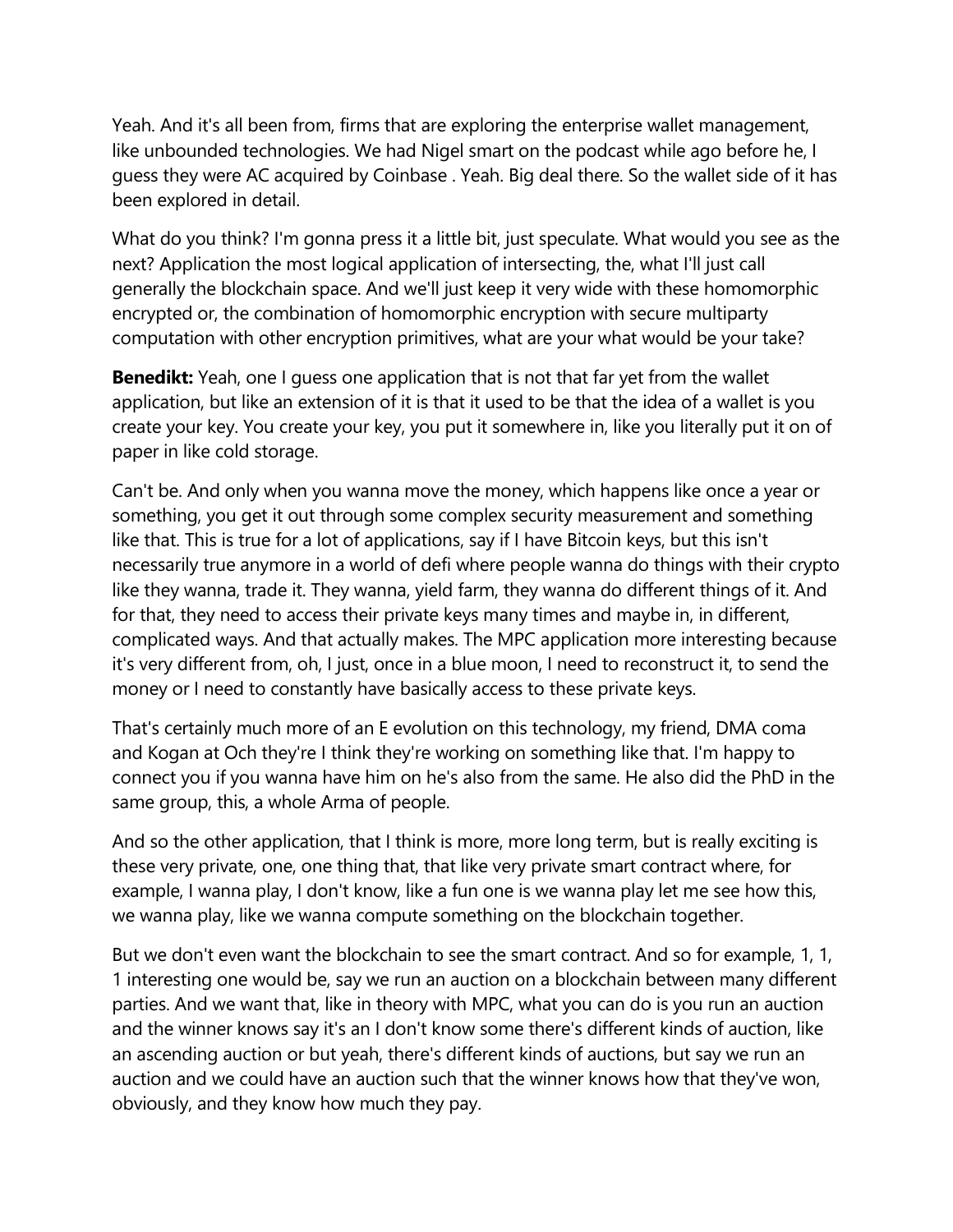But, and the seller knows how much they're selling it for, but or the auctioneer knows how much they, the winning bid was, but no one else learns any information. So for example, you don't know how much the other people bid. You don't know how much say it's a, there's second price auctions where, you, you bid something, but what you pay is actually the bit of the second highest bid.

So you wouldn't maybe even know how much the winner bid and all of these information, we can keep private and run this as an auction on a blockchain. And at the end of the day, we still, get to run this auction and have a winner. And I think, applications like that, that really involve different parties and, something that they wanna do together and something that they wanna keep private, that could be the next frontier.

**Eric:** Exciting. All right. So just about 40 minutes in I wanna talk about espresso now. I think everybody knew that I was gonna, dive into this, into that first part with you but let's start switching over to espresso cause that's an exciting pro project for sure. And so let's talk about the problems.

Now let's talk about what espresso is and what kind of problems it's trying to address.

**Benedikt:** It's so espresso is really, it's, I enjoy talking about the first part because it also is, highly related to what we do at espresso systems. So it's really, you. A single shot solution for both privacy and scalability and

**Eric:** that's and that's pun intended, right?

Yeah,

**Benedikt:** of course. But it's the and it heavily relies on, where world experts and these zero knowledge proofs and it really relies on these Z case arcs. We really, it really relies on this technology to build both, an, a novel privacy solution where we have I think, a different approach to privacy that maybe some other projects have had, and also a new approach to scalability through Ze, through ZK rollups, but not, traditionally ZK rollups have been seen as a layer, two solution.

So an improvement to Ethereum, but we. There's actually a lot of, there's some problems with that. And there's a, a lot of benefits that we can have by building a new solution from the ground up that, has native rollups integrated. And yeah, that, that has a lot of efficiency and scalability benefits.

**Eric:** Excellent. And then in talking about, what espresso is designed to do, we're talking about, from my understanding it's configurable privacy on the blockchain, and I think we talked early on about the potential use cases for that.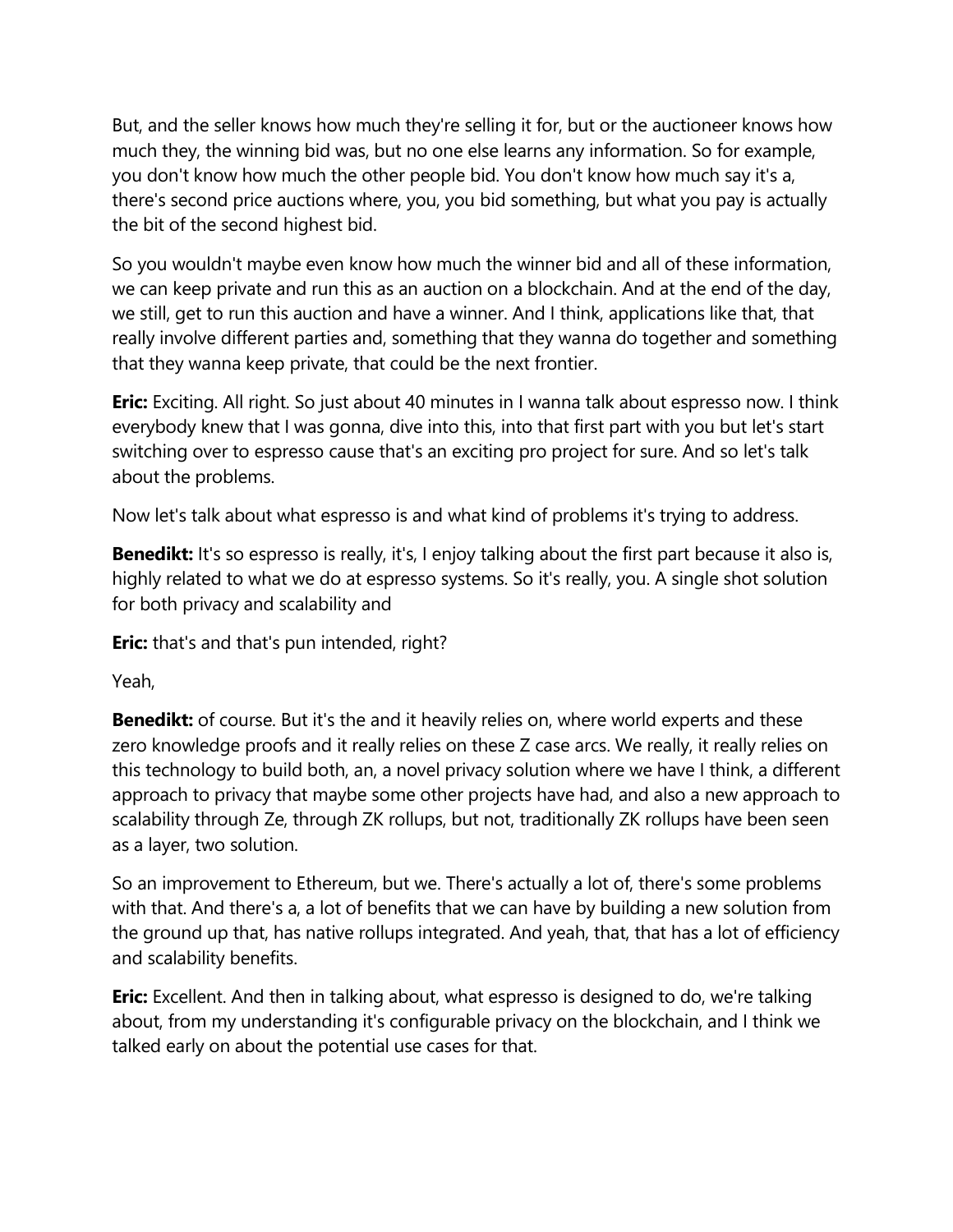Obviously stablecoin, that's a big one particularly in with some of the most recent problems with stablecoin. Do you

**Benedikt:** wanna maybe yeah. Yeah. Yeah. So what I quess, like we should first expect play the listeners. What we mean by configurable privacy. Right now, if you look at the blockchain ecosystem there, there's kind of two extremes.

So if you look at Bitcoin and Ethereum, these systems actually have, even though sometimes they're touted for privacy, they actually have terrible privacy. If I know your Ethereum address, I can just literally go to the blockchain and see all of your transactions. And that is that is I can see exactly how much money basically you make, how much, like it's if your bank account was, if you tweeted every little transaction from your bank account, and then on the other hand, we have good, privacy solutions like Manero or Z cash, which make all of your transactions private.

And that is good for some use cases. But I think there's a lot of use cases that kind of sit in the middle. Where you don't want every single transaction to be fully public, but also maybe you don't need or want, or for regulatory reasons aren't allowed to have full privacy. So the one that you already mention are these stable so stable coins and I'm talking about this kind of algorithmic stables, and then there's like stables issued by a company, say circle or something like that.

Or might issue one or, I Don't know one of these, like that, that these. Stable coins where, you know, the stable coin issuer. So they, the way that they work is you give them a dollar, you give circle a dollar and you get one UD DC, like a digital dollar back, and that then you can do everything with it, but there's a lot of regulation around these stable coins because it's basically digital money.

The us government, for example has a lot to say about that. And the regulation for example, says that the stablecoin issuer should be able to view and freeze assets. If there's, for example, a subpoena or if there's a court order there should be able to do that.

And what we enable with kind of the configurable privacy is we enable, that you can make these stables private to its the public, but then. There is, a viewing key or there can be a viewing key. It's optional, it's configurable and optional, a freezing key, which allows you to view and freeze assets, for example.

So you can, the issuer could, if they wanted to, they could view these assets, or we can even on top of that, you can distribute the key, the viewing key, if you say I don't really like it. If there's one issue that can see all the transactions, that's a reasonable concern, it's so configurable that we can even split this key amongst many different parties and say that, only if they all agree, if they all sign off, then they can view the transactions.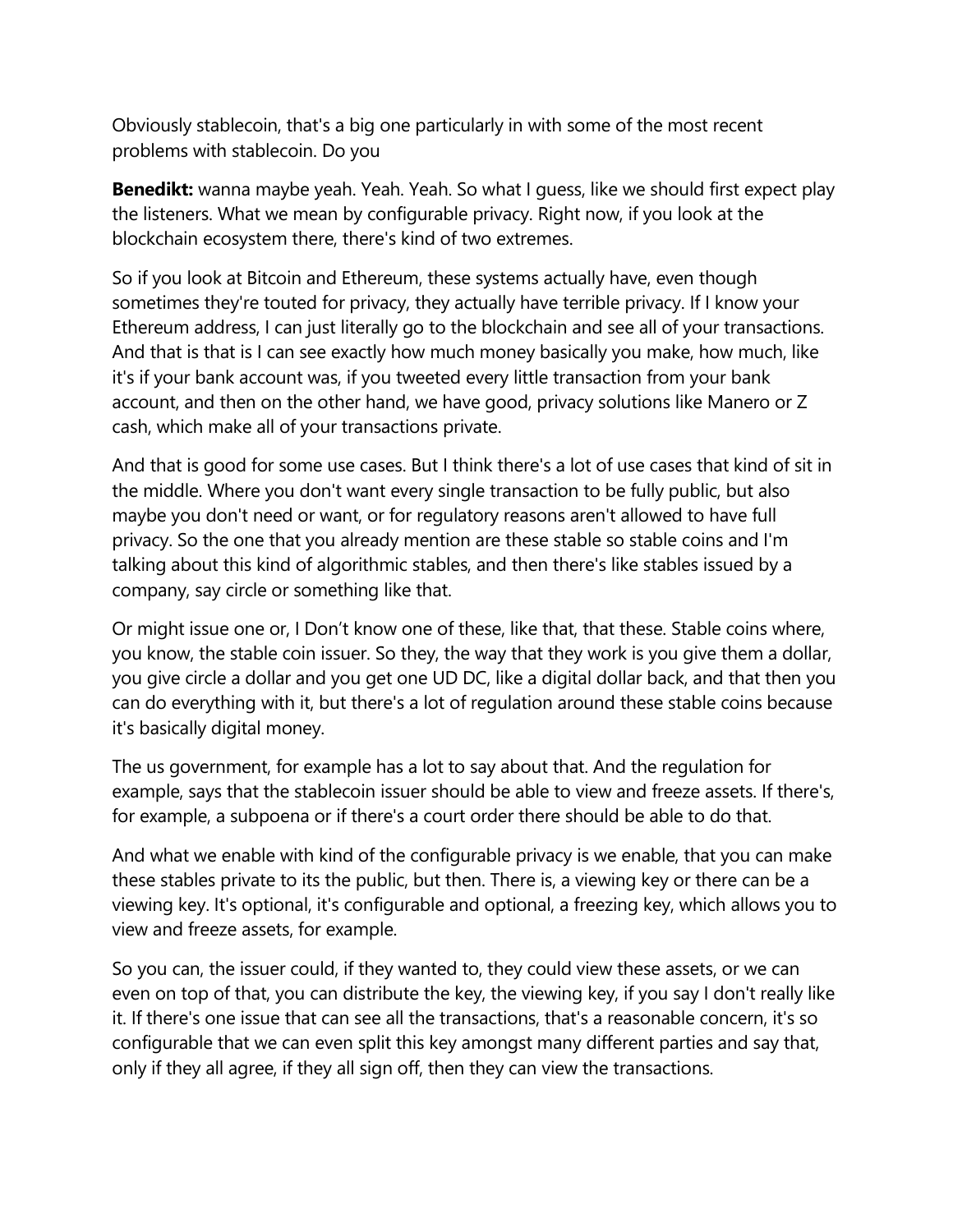So it really is, I think it gives you it. What we're trying to build is a solution that, that opens up this entire middle space between full privacy. And full transparency, but give you the best of both worlds, which I think is, for example, for these stablecoin applications, we don't have any sort of private stablecoin yet.

So this could enable really the, our goal is to enable the first private stable con.

**Eric:** And so I, and I know this came, this popped up on your website, a couple of different places that you are actually working with circle. Yeah. Yeah.

**Benedikt:** We're collaborating with them.

We have a lot of talks with them. I think they're, really excited about this and, really excited to see where this goes.

**Eric:** And I know like tether I remember reading some surprise in the community as to tethers ability to actually freeze transactions a while ago.

And there was some controversy like, oh, how is it that tether can do this? Are they using a similar methodology?

**Benedikt:** So freezing is, yeah, freezing is very so it's just built into their smart, so they have a smart contract and it's built into their smart contract and they To defend tether here.

This isn't really TE's choice. I think this is there's essentially regulation that requires tether to do this. The, or it requires tether to have the ability the way that it works is so it's very easy, or it's somewhat easy to do this. If you have a non-private stablecoin like tether stablecoin because you can basically just program it into the smart contract where you have, like freezing is just a flag.

And then if it's frozen, then you can, move the money anymore. What makes it, like what is made this problem challenging for us, but what we've solved like this is actually now published and open sourced and is and is going to be launched soon on, first on a test net on the RI be test net.

So what makes this, so you can play around with it yourself, which is gonna be really exciting. So watch out for an announcement for that's coming soon. So yeah. What is what made it interesting for us is that we wanted to have, even tether shouldn't, without using their viewing key, or you can even have a different viewing and freezing key, the public shouldn't know, or they shouldn't be, a table somewhere that says, who has which asset and how much and what is frozen.

And the basically what we enable is the ability to freeze, an asset without even, knowing while still re retaining the privacy of all of the other users. So if you're not being frozen,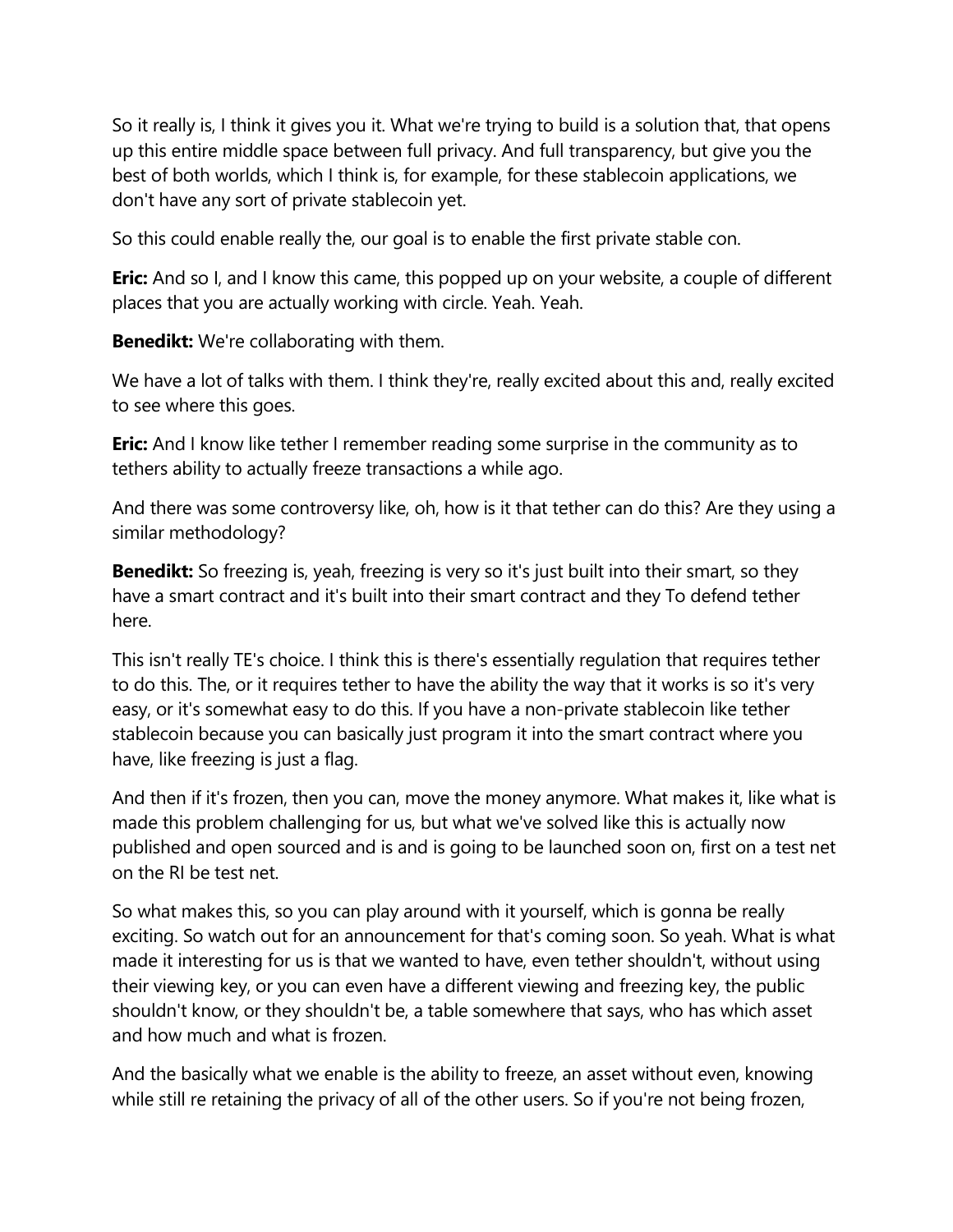then, you don't. It doesn't even leak how much money you have and whether you have any coins and so on and so forth.

So really the goal is to have privacy by default and security by default, and then only in, in very extreme circumstances. When you, for example, have to require with comp apply with law enforcement to. Still have a solution for that,

**Eric:** right? For anybody who's ever been through I'm an attorney.

So anybody who's ever been through like a cybersecurity hack of a client, you, you really appreciate the ability to freeze. All that stuff is, don't touch my coins is great, but then, you'll be surprised at how many people like turn around and say hold it.

That was then, yeah. But right now there's. You know exactly. So it, it does have, it's hard to deny it's beneficial. It's beneficial uses. And so it's interesting. So you've, so espresso has, there's a lot of different projects that espresso's undertaking. And I guess it's like this wide open canvas, obviously the privacy component of it and linking it into things like freezing also as part of that use cases.

So one of the big things that you've talked about is the scalability of espresso and how. Probably one of the bigger differentiators of espresso is this great scalability and I don't know, maybe you could talk a little bit about, how you've achieved that, and how you see yourself even maximizing on that differentiator.

Certainly stable coins are one way to hit that scalability side of it, but,

**Benedikt:** right. Yeah. I think one of the things that we noticed so re know really this privacy, this customizable asset privacy, we call that cap or Cape customizable asset privacy on Ethereum.

Because we've deployed this as an Ethereum smart contract, but what we noticed in in, in the process and, we were aware of that before, really this working on Cape really drove this home is that wall Ethereum is great. And we're huge Ethereum fans that, for applications like that, that for example, use a lot of cryptography.

Ethereum just isn't that scalable today. Like it just doesn't really work. Your transaction fees might be in the tens or sometimes even hundreds of dollars, which just for a normal user, like that's too much, like they wouldn't use it. What we thought is that we can build a separate system, which is still linked to Ethereum through a bridge.

So is, you can really see as still part of the Ethereum ecosystem, but which uses some of the same technology that we're experts in only these CK rollups or these zero knowledge proofs and these CK rollups in order to scale transactions and maybe even, scale arbitrary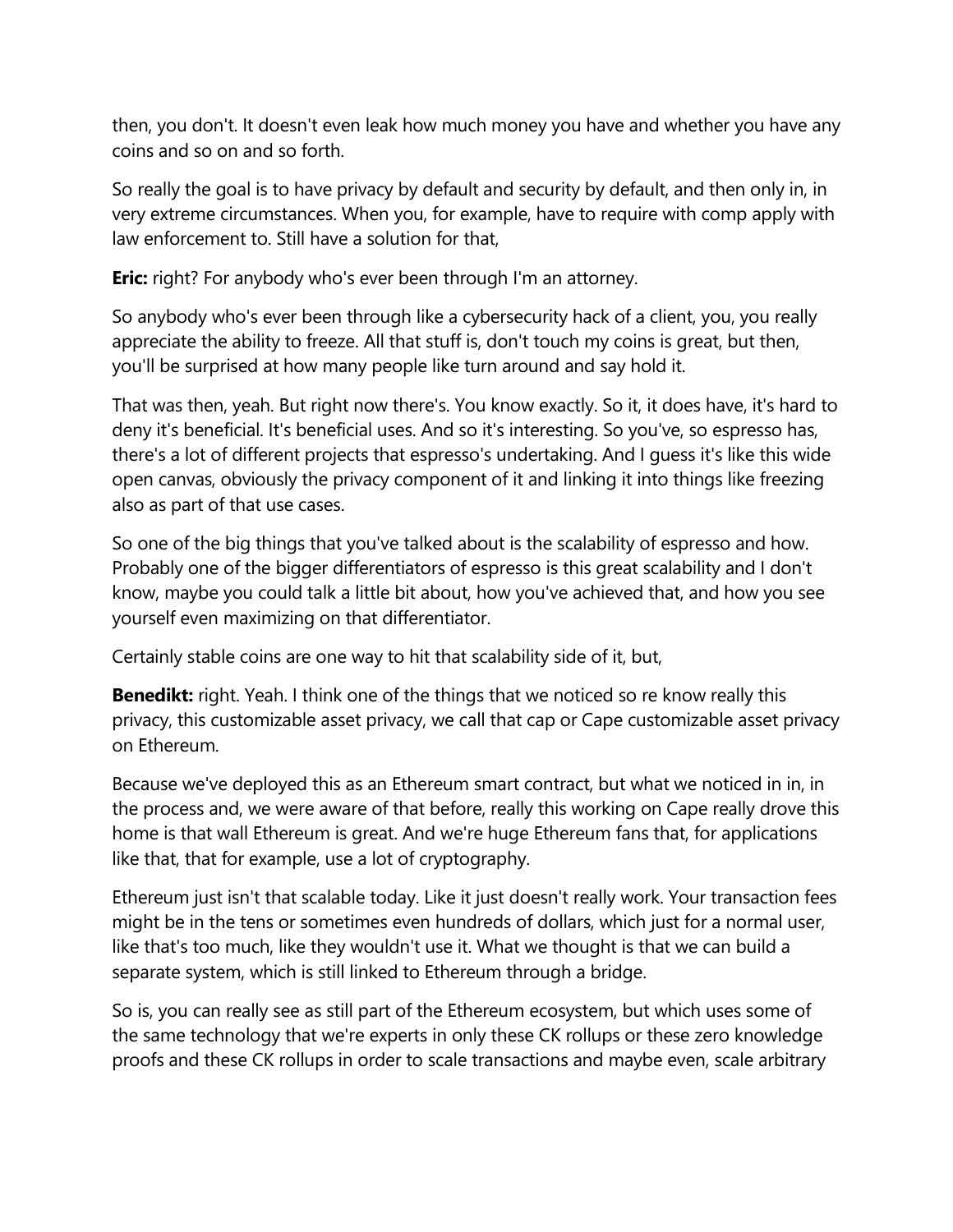scale things like Cape, but even, then maybe even more generally scale arbitrary Ethereum transactions.

And that is what we are now heavily working on. We'll we're working on kind of a first test net for that. And our approach, the way that our approach differentiates is that coming back to these rollups these rollups have one, both Zika and optimistic rollups they have one key limitation still at this point, which is that you can do these rollups and, the checking, the proof is very simple, but it turns out that there's a data availability attack, which is that if the roll up server inserts, some random transactions then, and doesn't tell the world about it.

And it then creates a roll up proof. The roll up proofs ensures that all of the transactions are valid, but what it doesn't ensure is that you have afterwards, you basically need some data, some, Merkel tree path, but you need some data in order to create the next transaction in order to create, like in order to basically still be able to transfer value, you need some additional information and what a roll up server could do if they're malicious is that they don't release that data and they basically can hold your money hostage.

And the best solution or the solution that these roll up servers use today is that basically they need to publish some, Limited amount, some data per transaction still on the blockchain. So there's needs to be some additional data. That, that kind of a short sum, a summary of all of the transactions that needs to get published on the blockchain and essentially what this means.

Why is this a limitation? Essentially what this means is that the amount of scaling that you can get through a roller like that with so called on chain data availability is the term that people use is limited. It can give you a factor of 10 speed up, but it cannot go beyond that, right?

Like it's not an, even if you have many transactions, there's a limit to, how much speed up it can get you. And if we wanna get a hundred X or a thousand X speed up. We need a different solution. And what we found at espresso and what we are building is basically a solution that integrates this data availability.

So integrates a solution for keeping this data available so that everybody has access to it together with the roll up system. So build a highly integrated design there that, solves both problems at once and allows you to get to, speed and, really unlock the full potential of these.

**Eric:** And so for any project, any coin token that's trying to or even, I guess the, the main net however you wanna frame it they can actually. Use the Cape, your Cape to wrap all their tokens so they could basically have their whole ecosystem wrapped in your Cape.

exactly. Yeah. Yeah, no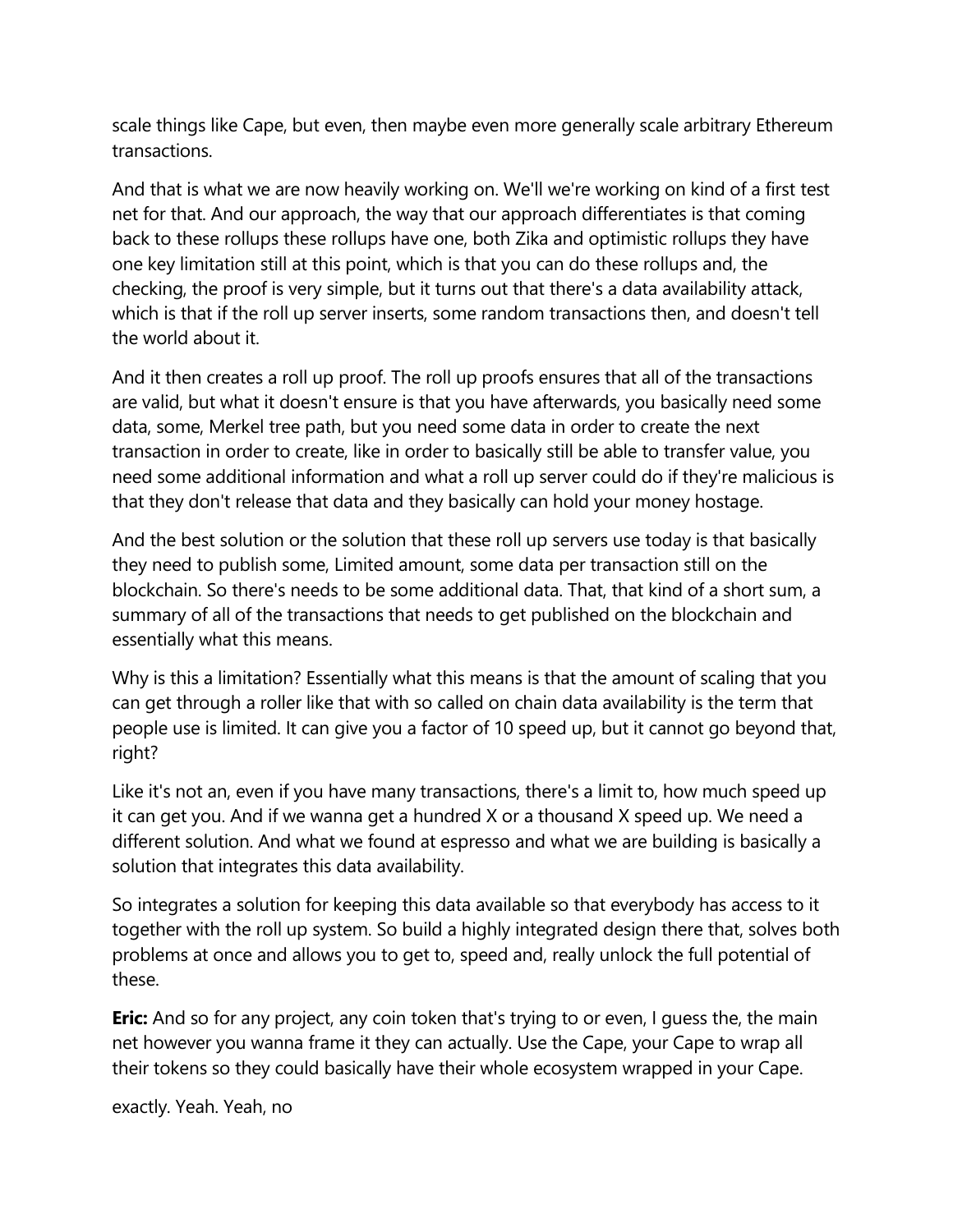**Eric:** So ecosystem, or really just it's really token by token,

**Benedikt:** token. So for Cape it's, the idea is so for, again like this the two components there's so for Cape, yeah. It allows you to wrap, tokens, which automatically gives them this one, you can wrap them in different way, it's customizable. So you can choose the color of your Cape basically. And basically decide what kind of privacy you want. For this token, do you want full privacy Z cash level privacy, we enable that. Do you want, like that there's a viewing key and that's, a, which brings privacy to, all of these different assets.

And then once, our layer, one chain is ready, which, will enable like it, it will be EVM compatible, so you can roll up and you can use it with any, just your normal EVM smart contract. Then, we add not just privacy, but also scalability to all of your smart contracts and assets.

So that's the two step plan. The privacy part is ready now. Cape is ready now. It's open source and come talk to us. If that is of interest in you, to you and the scalability part is what we're working on, on now. And. Will hopefully be ready soon and, I think which yeah I'm also very excited about.

**Eric:** And so how would you like the solutions that you're providing, would you view them as something akin to a, to there's more talk these days about modular modularity in these blockchain systems. Would you think of some of these whether the privacy or the scalability combined, would you think those as modular components that, Hey, you worry about X, and we'll worry about this, we'll handle a scalability and the privacy or is that maybe the wrong construct?

**Benedikt:** Yeah, no, certainly there's it depends what level of a, of abstraction you use. Of course there's modularity and, one of the great things about blockchains is that everybody can write a different smart contract and somehow they still interact with each other.

Even though, like they're written by different people on different sides of the world without knowing each other, like that is, really where a lot of the power of these blockchains come from. And we preserve that. I think then at the lower tech level, especially the scalability the privacy solution is very modular.

The scalability solution. We've actually found that by integrating some of these components. So not trying to do the roll up separately from the consensus system. So that's the consensus, the proof of state consensus and the roll up by end the data availability by basically having one solution for all of these three things together.

We're able to get a lot of benefits from that. So that's where we maybe broke the modularity. And design one unified system because it had such a benefit. I think the danger with these modular systems is that sometimes it's works great. And, it's a bunch of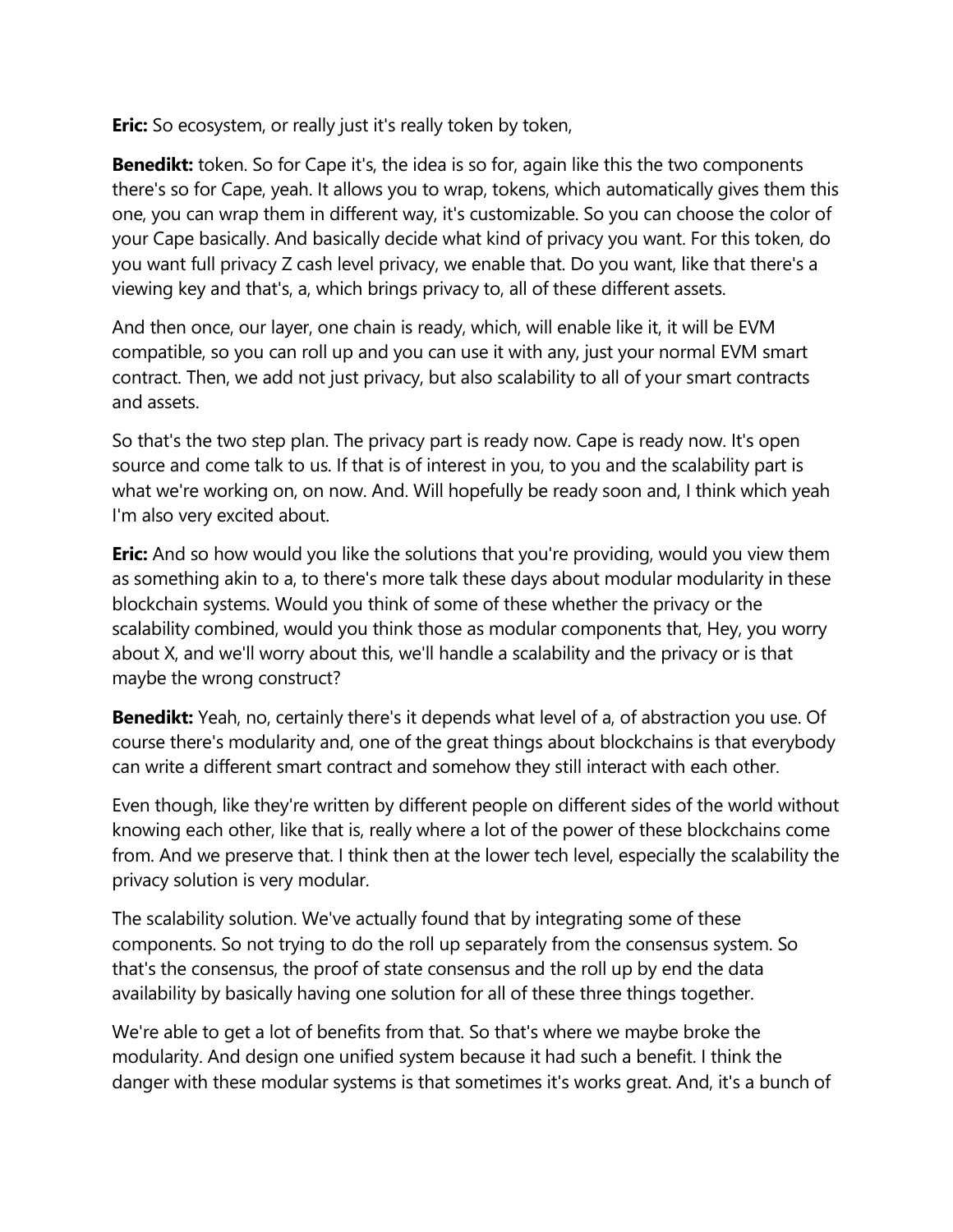building blocks and you have a perfect Tetris and sometimes it becomes more of a Frankenstein, right?

Where, you attach different parts and, it works together, but at every intersection there's, and I'm not a, I'm not and not an extremist in either direction. I think just in different situations, different approaches have been better.

**Eric:** And so when you're with regards to the scalable solution and privacy, obviously one use case is a stable coin, what types of projects do you think, do you see, like leveraging this the most right out the gate? Or, learning the most,

**Benedikt:** forget the game. Yeah. I think honestly I think that the privacy part, I think like my personal take is that the current privacy of, say like Ethereum is untenable for many real world applications.

If I'm a business and I wanna use the blockchain for any sort of, real world applications, whether that is transferring stable coins or whether that is some sort of token, that I've issued or some sort of defi do I really want all of my competitors to see all of my transactions, right?

Is that really what I want? This is worse privacy. If you think about it, this is significantly worse privacy than we have in our traditional financial world. Where in the traditional financial world. Sure. My bank knows all of my transactions. But my competitors, don't my, ex-partner, doesn't right.

Like my, that like all of these that's, I think we should at least get to the same level of privacy that we have in the traditional financial world and Cape certainly enables that and much more. So I think that, almost any token, like for any application benefits from the privacy, for the scalability aspect, we've obviously, build it in such a way that, more, more I think the biggest benefit comes maybe for more complex smart contracts.

So for example, like Cape transfers, like our own product, Cape transfers is something that we of course are top of our mind. When we build these. These smart when we build our scalability solution, but at the end of the day, we want we think that sort of, this can really be a scalability solution for all of the things that, run now have high fees on Ethereum or are, hopefully I think the most exciting ones, applications are always the ones that aren't even possible yet because the transaction fees are just too high, right?

It's when email came around, it's not that, it like made all of the snail mail much faster. It obviously did that as well and made it cheaper, but it just enabled, applications, sending a thousand email today for 0 cents that weren't even possible before.

So I think, the most exciting applications are always the ones that. We haven't even seen yet before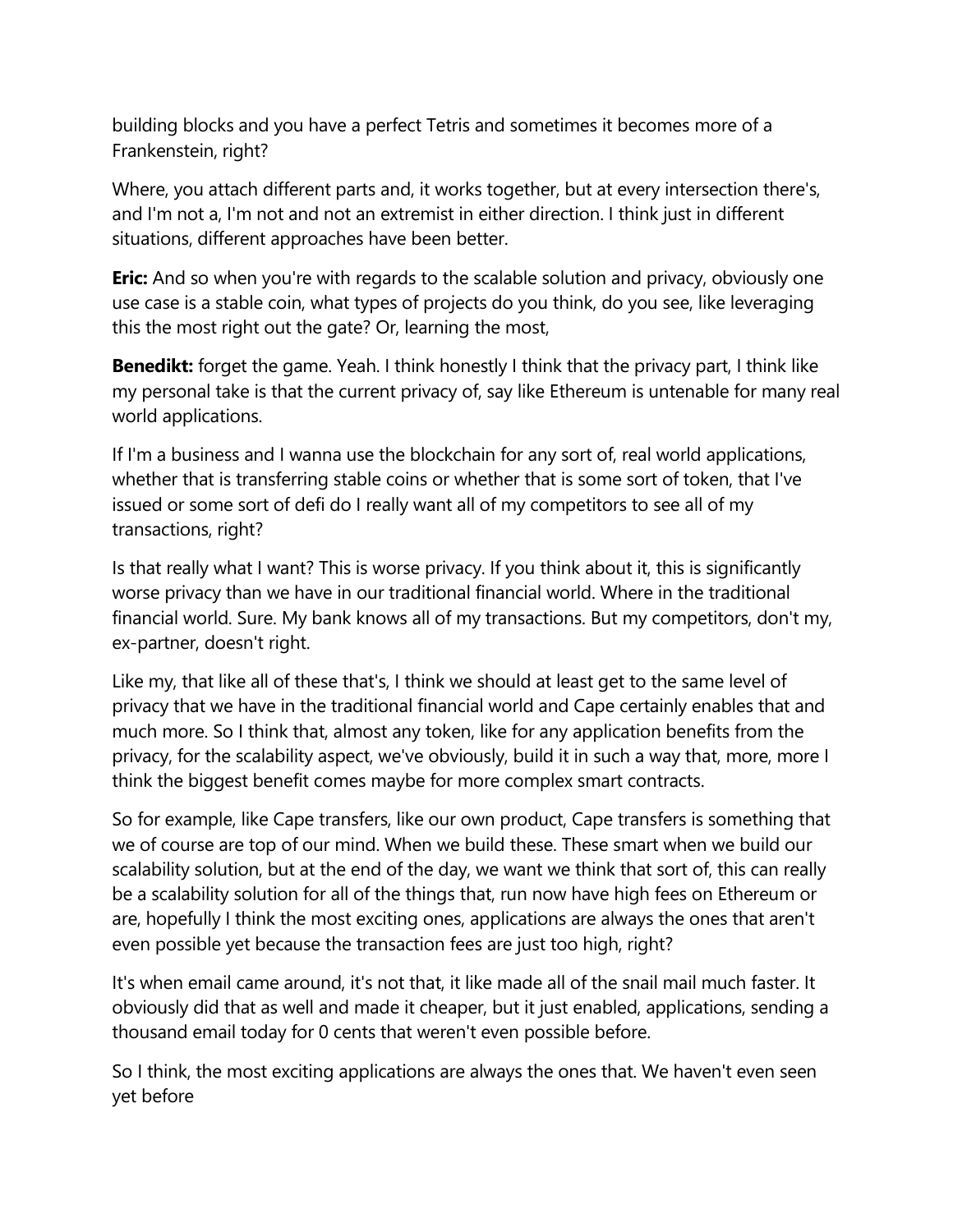**Eric:** I let you go. And I've been testing you on this jellyfish. Tell us a little bit about jellyfish.

**Benedikt:** Yeah. One of the things that we have at as REO system is in order to build this technology we've built, I think frankly, even if we completely take me out, I think we can say we're one of the strongest cryptography teams in the entire space.

I think we have,

**Eric:** and with you and universe, anyway, keep going.

**Benedikt:** Who knows? But the, I think we have I lost count like 5, 6, 5 cryptography, PhDs, an incredibly strong team. And one of the things that we've built is a cryptographic library, with a lot of these tools, for example, using one of.

Probably the best implementation of plunk that exists out there. Even implementing a lot of the kind of those like different variants of plan, like hyper plunk and turbo plunk and we implemented, yeah, I know these,

We need more names

**Benedikt:** So yeah, some of these improvements that we also came up with ourselves implemented in jellyfish in this library and, in rust, which is, seems to be the best language that is being used for these systems.

So it's both very safe, it's very fast. And it's open source and anyone can check it out and use it. And yeah, this kind of. Contribution, in this space, you always have to, you build your own project, but like part of what I think you should do and what really helps the space and what makes it so amazing is that you really give back to the space a little

**Eric:** bit as well.

So before you, before we break off anything that I haven't asked you about that maybe I should have that you want to expand on? No, I think we was,

**Benedikt:** We covered a lot of ground. I think that this is I beat you a lot to the readers to, for the listeners to digest. I think, if you can, if any of the listeners can think of exciting applications, my email is Benedict espressos.com.

it's very easy to find. If you have an exciting application, that you can think of for all these systems or if you have questions, I might be slow to answer, but please do feel free to email me. Yeah. I think it's an exciting space and thank you for, educating people and that, I think that's always extremely, I.